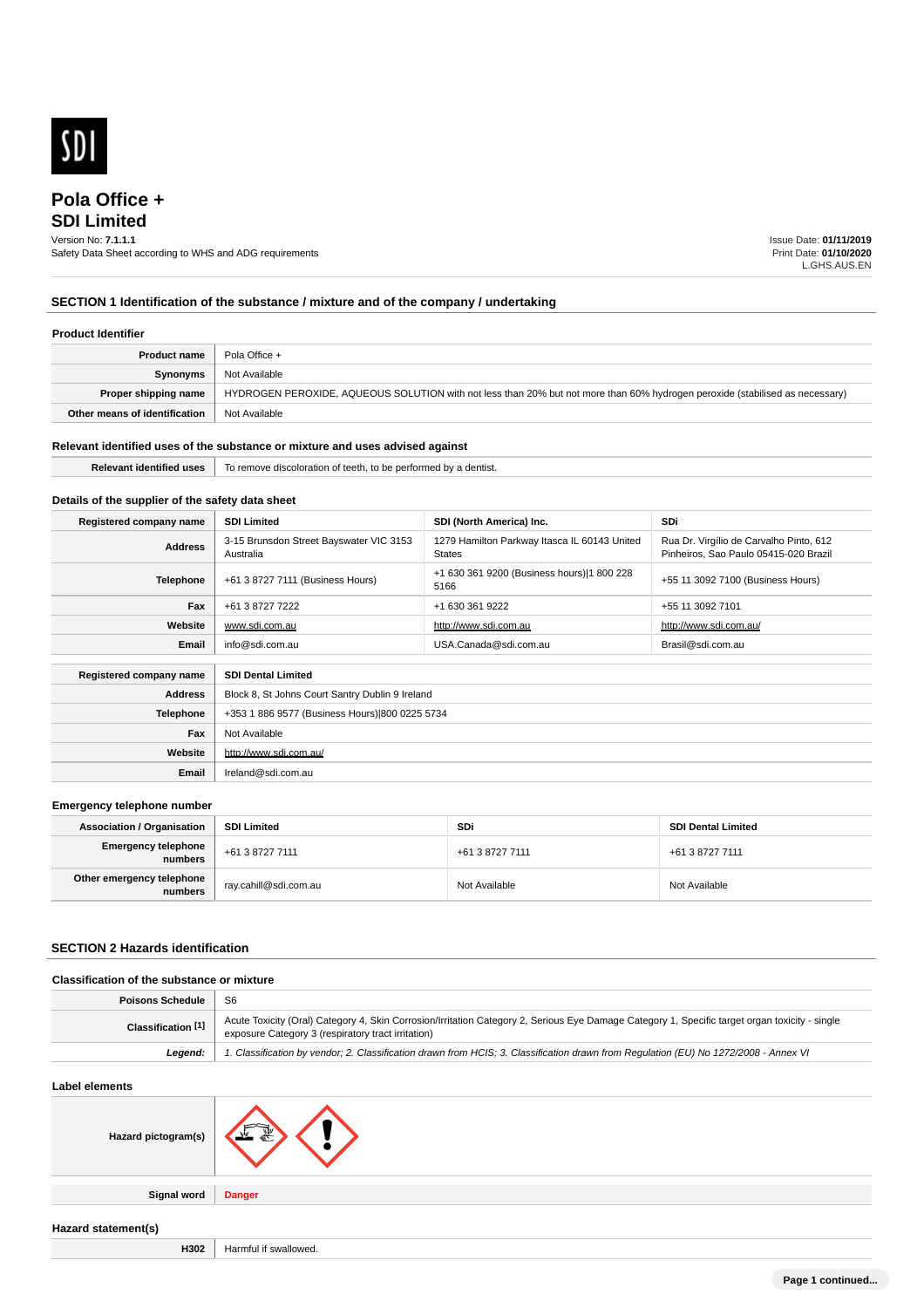| H315 | Causes skin irritation.           |
|------|-----------------------------------|
| H318 | Causes serious eye damage.        |
| H335 | May cause respiratory irritation. |

### **Precautionary statement(s) Prevention**

| P271             | Use only outdoors or in a well-ventilated area.                            |
|------------------|----------------------------------------------------------------------------|
| P280             | Wear protective gloves/protective clothing/eye protection/face protection. |
| P <sub>261</sub> | Avoid breathing mist/vapours/spray.                                        |
| P <sub>270</sub> | Do not eat, drink or smoke when using this product.                        |

## **Precautionary statement(s) Response**

| P305+P351+P338 | IF IN EYES: Rinse cautiously with water for several minutes. Remove contact lenses, if present and easy to do. Continue rinsing. |  |
|----------------|----------------------------------------------------------------------------------------------------------------------------------|--|
| P310           | Immediately call a POISON CENTER or doctor/physician.                                                                            |  |
| P321           | Specific treatment (see advice on this label).                                                                                   |  |
| P362           | Take off contaminated clothing and wash before reuse.                                                                            |  |
| P301+P312      | IF SWALLOWED: Call a POISON CENTER or doctor/physician if you feel unwell.                                                       |  |
| P302+P352      | IF ON SKIN: Wash with plenty of water.                                                                                           |  |
| P304+P340      | IF INHALED: Remove victim to fresh air and keep at rest in a position comfortable for breathing.                                 |  |
| P330           | Rinse mouth.                                                                                                                     |  |
| P332+P313      | If skin irritation occurs: Get medical advice/attention.                                                                         |  |

### **Precautionary statement(s) Storage**

| ____                    | the control of the control of                                                             |
|-------------------------|-------------------------------------------------------------------------------------------|
| P405                    |                                                                                           |
| <b>DA03+D233</b><br>٤Ĵ. | <b>Store</b><br><b>Keep container tightly to</b><br>n a well-ventilated place.<br>closed. |

### **Precautionary statement(s) Disposal**

**P501** Dispose of contents/container to authorised hazardous or special waste collection point in accordance with any local regulation.

## **SECTION 3 Composition / information on ingredients**

### **Substances**

See section below for composition of Mixtures

### **Mixtures**

| <b>CAS No</b> | %[weight] | Name |
|---------------|-----------|------|
| 7722-84-      | 30-37.5   |      |

### **SECTION 4 First aid measures**

### **Description of first aid measures Eye Contact** If this product comes in contact with the eyes: Immediately hold eyelids apart and flush the eye continuously with running water. Ensure complete irrigation of the eye by keeping eyelids apart and away from eye and moving the eyelids by occasionally lifting the upper and lower lids.

|                     | and lower lids.<br>► Continue flushing until advised to stop by the Poisons Information Centre or a doctor, or for at least 15 minutes.<br>Transport to hospital or doctor without delay.<br>Removal of contact lenses after an eye injury should only be undertaken by skilled personnel.                                                                                                                                                                                                        |
|---------------------|---------------------------------------------------------------------------------------------------------------------------------------------------------------------------------------------------------------------------------------------------------------------------------------------------------------------------------------------------------------------------------------------------------------------------------------------------------------------------------------------------|
| <b>Skin Contact</b> | If skin contact occurs:<br>Immediately remove all contaminated clothing, including footwear.<br>Flush skin and hair with running water (and soap if available).<br>Seek medical attention in event of irritation.                                                                                                                                                                                                                                                                                 |
| Inhalation          | If fumes or combustion products are inhaled remove from contaminated area.<br>Lay patient down. Keep warm and rested.<br>▶ Prostheses such as false teeth, which may block airway, should be removed, where possible, prior to initiating first aid procedures.<br>Apply artificial respiration if not breathing, preferably with a demand valve resuscitator, bag-valve mask device, or pocket mask as trained.<br>Perform CPR if necessary.<br>Transport to hospital, or doctor, without delay. |
| Ingestion           | If swallowed do <b>NOT</b> induce vomiting.<br>If vomiting occurs, lean patient forward or place on left side (head-down position, if possible) to maintain open airway and prevent aspiration.<br>• Observe the patient carefully.<br>Never give liquid to a person showing signs of being sleepy or with reduced awareness; i.e. becoming unconscious.<br>• Give water to rinse out mouth, then provide liquid slowly and as much as casualty can comfortably drink.<br>Seek medical advice.    |

## **Indication of any immediate medical attention and special treatment needed**

Treat symptomatically.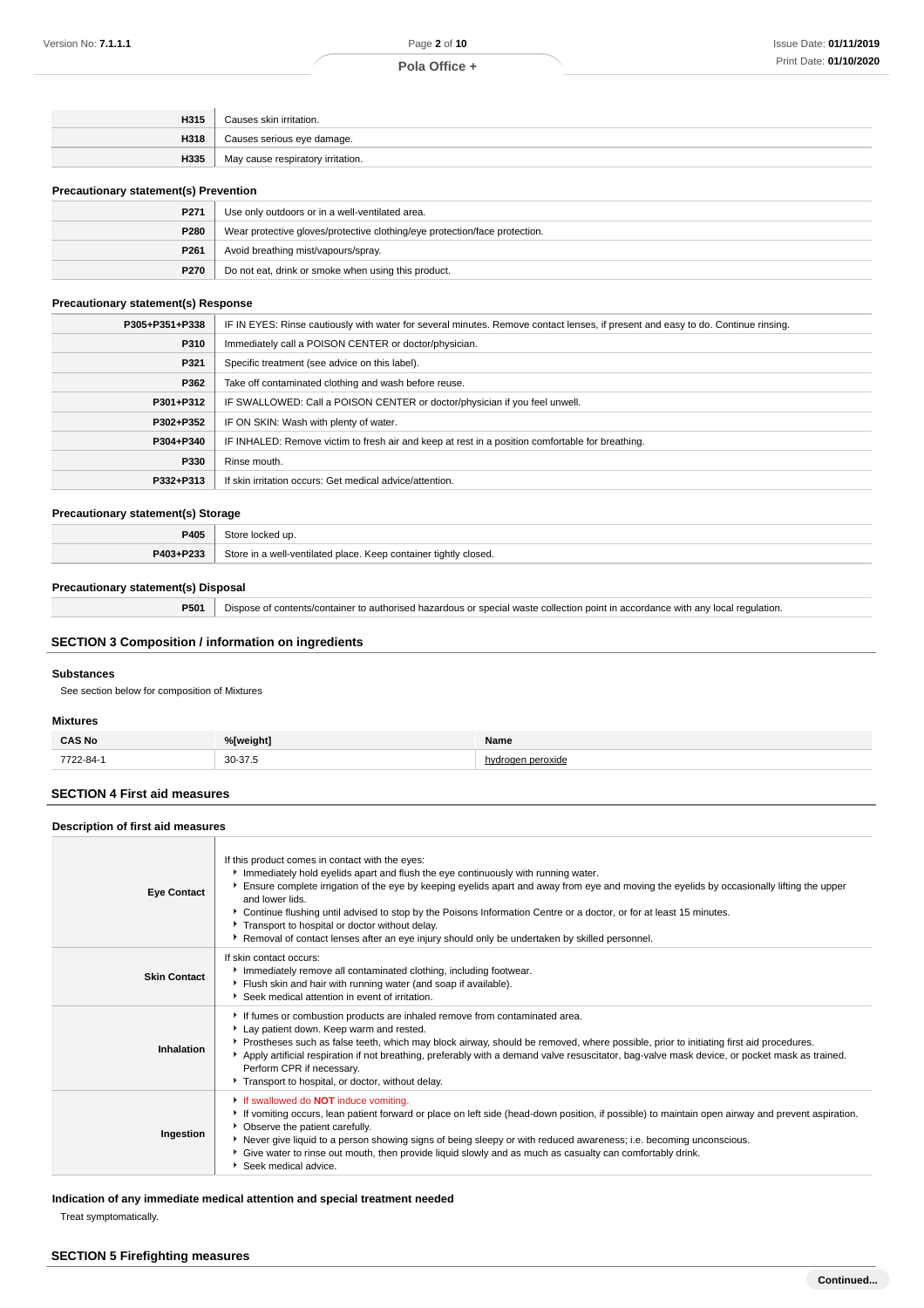## **Extinguishing media**

- Water spray or fog.
- Foam.
- Dry chemical powder.
- BCF (where regulations permit).
- ▶ Carbon dioxide.

### **Special hazards arising from the substrate or mixture**

| <b>Fire Incompatibility</b>    | Avoid storage with reducing agents.<br>Avoid any contamination of this material as it is very reactive and any contamination is potentially hazardous                                                                                                                                                                                                                                                                                                                    |
|--------------------------------|--------------------------------------------------------------------------------------------------------------------------------------------------------------------------------------------------------------------------------------------------------------------------------------------------------------------------------------------------------------------------------------------------------------------------------------------------------------------------|
| <b>Advice for firefighters</b> |                                                                                                                                                                                                                                                                                                                                                                                                                                                                          |
| <b>Fire Fighting</b>           | Alert Fire Brigade and tell them location and nature of hazard.<br>• May be violently or explosively reactive.<br>▶ Wear full body protective clothing with breathing apparatus.<br>▶ Prevent, by any means available, spillage from entering drains or water courses.<br>Fight fire from a safe distance, with adequate cover.<br>Extinguishers should be used only by trained personnel.<br>Leo water delivered as a fine spray to control fire and cool adjacent area |

## **SECTION 6 Accidental release measures**

## **Personal precautions, protective equipment and emergency procedures**

See section 8

### **Environmental precautions**

See section 12

## **Methods and material for containment and cleaning up**

| <b>Minor Spills</b> | • Drains for storage or use areas should have retention basins for pH adjustments and dilution of spills before discharge or disposal of<br>material.<br>Check regularly for spills and leaks.<br>Clean up all spills immediately.<br>No smoking, naked lights, ignition sources.<br>Avoid all contact with any organic matter including fuel, solvents, sawdust, paper or cloth and other incompatible materials, as ignition may<br>result.<br>Avoid breathing dust or vapours and all contact with skin and eyes.<br>Control personal contact with the substance, by using protective equipment.<br>Contain and absorb spill with dry sand, earth, inert material or vermiculite.<br>DO NOT use sawdust as fire may result.<br>Scoop up solid residues and seal in labelled drums for disposal.<br>Neutralise/decontaminate area.                                                                                                                                                                                                                                                                           |
|---------------------|----------------------------------------------------------------------------------------------------------------------------------------------------------------------------------------------------------------------------------------------------------------------------------------------------------------------------------------------------------------------------------------------------------------------------------------------------------------------------------------------------------------------------------------------------------------------------------------------------------------------------------------------------------------------------------------------------------------------------------------------------------------------------------------------------------------------------------------------------------------------------------------------------------------------------------------------------------------------------------------------------------------------------------------------------------------------------------------------------------------|
| <b>Major Spills</b> | Clear area of personnel and move upwind.<br>Alert Fire Brigade and tell them location and nature of hazard.<br>May be violently or explosively reactive.<br>• Wear full body protective clothing with breathing apparatus.<br>Prevent, by any means available, spillage from entering drains or water course.<br>Consider evacuation (or protect in place).<br>▶ No smoking, flames or ignition sources.<br>Increase ventilation.<br>Contain spill with sand, earth or other clean, inert materials.<br>NEVER use organic absorbents such as sawdust, paper, cloth; as fire may result.<br>Avoid any contamination by organic matter.<br>Use spark-free and explosion-proof equipment.<br>► Collect any recoverable product into labelled containers for possible recycling.<br>DO NOT mix fresh with recovered material.<br>• Collect residues and seal in labelled drums for disposal.<br>▶ Wash area and prevent runoff into drains.<br>Decontaminate equipment and launder all protective clothing before storage and re-use.<br>If contamination of drains or waterways occurs advise emergency services. |

Personal Protective Equipment advice is contained in Section 8 of the SDS.

## **SECTION 7 Handling and storage**

### **Precautions for safe handling**

| Safe handling | For oxidisers, including peroxides.<br>personal contact and inhalation of dust, mist or vapours. |
|---------------|--------------------------------------------------------------------------------------------------|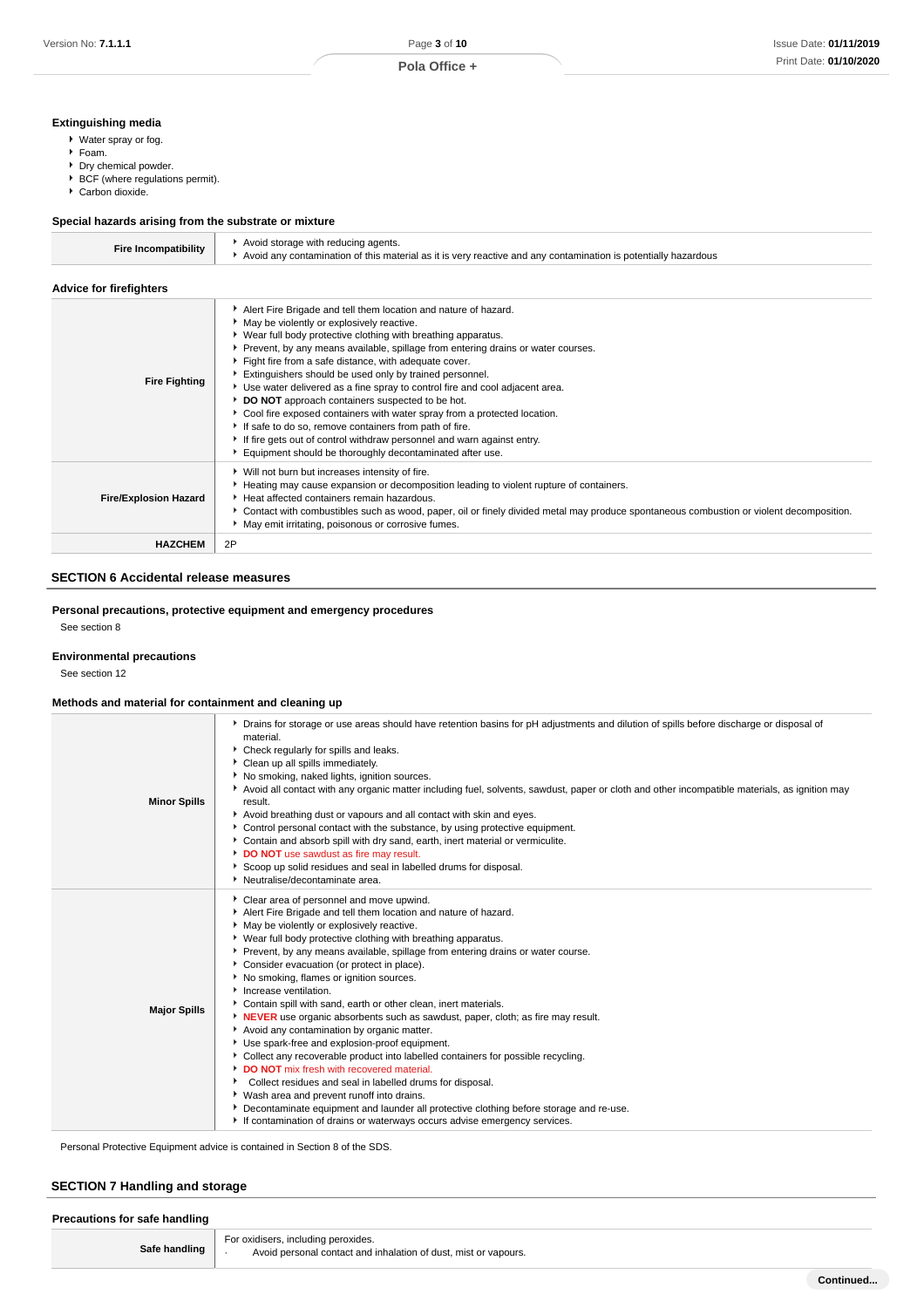|                          | Provide adequate ventilation.                                                                                                                    |
|--------------------------|--------------------------------------------------------------------------------------------------------------------------------------------------|
|                          | Always wear protective equipment and wash off any spillage from clothing.<br>$\cdot$                                                             |
|                          | Keep material away from light, heat, flammables or combustibles.                                                                                 |
|                          | Keep cool, dry and away from incompatible materials.                                                                                             |
|                          | Avoid physical damage to containers.                                                                                                             |
|                          | DO NOT repack or return unused portions to original containers. Withdraw only sufficient amounts for immediate use.                              |
|                          | Use only minimum quantity required.                                                                                                              |
|                          | Avoid using solutions of peroxides in volatile solvents. Solvent evaporation should be controlled to avoid dangerous concentration of the<br>٠   |
|                          | peroxide.                                                                                                                                        |
|                          | Do NOT allow oxidisers to contact iron or compounds of iron, cobalt, or copper, metal oxide salts, acids or bases.                               |
|                          | Do NOT use metal spatulas to handle oxidisers<br>٠                                                                                               |
|                          | Do NOT use glass containers with screw cap lids or glass stoppers.                                                                               |
|                          | Store peroxides at the lowest possible temperature, consistent with their solubility and freezing point.                                         |
|                          | CAUTION: Do NOT store liquids or solutions of peroxides at a temperature below that at which the oxidiser freezes or precipitates.               |
|                          | Peroxides, in particular, in this form are extremely shock and heat-sensitive. Refrigerated storage of peroxides must ONLY be in explosion-proof |
|                          | units.                                                                                                                                           |
|                          | The hazards and consequences of fires and explosions during synthesis and use of oxidisers is widely recognised; spontaneous or                  |
|                          | induced decomposition may culminate in a variety of ways, ranging from moderate gassing to spontaneous ignition or explosion. The heat           |
|                          | released from spontaneous decomposition of an energy-rich compound causes a rise in the surrounding temperature; the temperature will rise       |
|                          | until thermal balance is established or until the material heats to decomposition,                                                               |
|                          | The most effective means for minimising the consequences of an accident is to limit quantities to a practical minimum. Even gram-scale           |
|                          | explosions can be serious. Once ignited the burning of peroxides cannot be controlled and the area should be evacuated.                          |
|                          | Unless there is compelling reason to do otherwise, peroxide concentration should be limited to 10% (or less with vigorous reactants).            |
|                          | Peroxide concentration is rarely as high as 1% in the reaction mixture of polymerisation or other free-radical reactions,                        |
|                          | Oxidisers should be added slowly and cautiously to the reaction medium. This should be completed prior to heating and with good                  |
|                          | agitation.                                                                                                                                       |
|                          | Addition oxidisers to the hot monomer is extremely dangerous. A violent reaction (e.g., fire or explosion) can result from inadvertent mixing    |
|                          | of promoters (frequently used with peroxides in polymerisation systems) with full-strength oxidisers                                             |
|                          | Organic peroxides are very sensitive to contamination (especially heavy-metal compounds, metal oxide salts, alkaline materials including         |
|                          | amines, strong acids, and many varieties of dust and dirt). This can initiate rapid, uncontrolled decomposition of peroxides and possible        |
|                          | generation of intense heat, fire or explosion The consequences of accidental contamination from returning withdrawn material to the storage      |
|                          | container can be disastrous.                                                                                                                     |
|                          | When handling NEVER smoke, eat or drink.                                                                                                         |
|                          | Always wash hands with soap and water after handling.                                                                                            |
|                          | Use only good occupational work practice.                                                                                                        |
|                          | Observe manufacturer's storage and handling recommendations contained within this MSDS.<br>٠                                                     |
|                          | Do not store in direct sunlight.                                                                                                                 |
| <b>Other information</b> | Store in a dry and well ventilated-area, away from heat and sunlight.                                                                            |
|                          | Store between 2 and 8 deg C.                                                                                                                     |
|                          |                                                                                                                                                  |

## **Conditions for safe storage, including any incompatibilities**

| Suitable container      | DO NOT repack. Use containers supplied by manufacturer only.                                                                                                                        |  |  |
|-------------------------|-------------------------------------------------------------------------------------------------------------------------------------------------------------------------------------|--|--|
| Storage incompatibility | Avoid any contamination of this material as it is very reactive and any contamination is potentially hazardous<br>Avoid storage with reducing agents.<br>Avoid strong acids, bases. |  |  |

## **SECTION 8 Exposure controls / personal protection**

### **Control parameters**

## **Occupational Exposure Limits (OEL)**

### **INGREDIENT DATA**

| Source                       | Ingredient        | <b>Material name</b> | <b>TWA</b>        | <b>STEL</b>   | Peak          | <b>Notes</b>  |
|------------------------------|-------------------|----------------------|-------------------|---------------|---------------|---------------|
| Australia Exposure Standards | hydrogen peroxide | Hydrogen peroxide    | 1 ppm / 1.4 ma/m3 | Not Available | Not Available | Not Available |
| <b>Emergency Limits</b>      |                   |                      |                   |               |               |               |

**Ingredient Material name TEEL-1 TEEL-2 TEEL-3** hydrogen peroxide Hydrogen peroxide Not Available Not Available Not Available **Ingredient Criginal IDLH Revised IDLH** hydrogen peroxide 75 ppm Not Available 1999 and 1999 and 1999 and 1999 and 1999 and 1999 and 1999 and 1999 and 1999 and 1999 and 1999 and 1999 and 1999 and 1999 and 1999 and 1999 and 1999 and 1999 and 1999 and 1999 and 199

## **MATERIAL DATA**

## **Exposure controls**

| Appropriate engineering<br>controls | Engineering controls are used to remove a hazard or place a barrier between the worker and the hazard. Well-designed engineering controls can<br>be highly effective in protecting workers and will typically be independent of worker interactions to provide this high level of protection.<br>The basic types of engineering controls are:<br>Process controls which involve changing the way a job activity or process is done to reduce the risk.<br>Enclosure and/or isolation of emission source which keeps a selected hazard "physically" away from the worker and ventilation that strategically<br>"adds" and "removes" air in the work environment. Ventilation can remove or dilute an air contaminant if designed properly. The design of a<br>ventilation system must match the particular process and chemical or contaminant in use.<br>Employers may need to use multiple types of controls to prevent employee overexposure.<br>Local exhaust ventilation usually required. If risk of overexposure exists, wear approved respirator. Correct fit is essential to obtain adequate<br>protection. Supplied-air type respirator may be required in special circumstances. Correct fit is essential to ensure adequate protection.<br>An approved self contained breathing apparatus (SCBA) may be required in some situations.<br>Provide adequate ventilation in warehouse or closed storage area. Air contaminants generated in the workplace possess varying "escape"<br>velocities which, in turn, determine the "capture velocities" of fresh circulating air required to effectively remove the contaminant.<br>Type of Contaminant: | Air Speed: |
|-------------------------------------|-------------------------------------------------------------------------------------------------------------------------------------------------------------------------------------------------------------------------------------------------------------------------------------------------------------------------------------------------------------------------------------------------------------------------------------------------------------------------------------------------------------------------------------------------------------------------------------------------------------------------------------------------------------------------------------------------------------------------------------------------------------------------------------------------------------------------------------------------------------------------------------------------------------------------------------------------------------------------------------------------------------------------------------------------------------------------------------------------------------------------------------------------------------------------------------------------------------------------------------------------------------------------------------------------------------------------------------------------------------------------------------------------------------------------------------------------------------------------------------------------------------------------------------------------------------------------------------------------------------------------------------------------------------|------------|
|                                     |                                                                                                                                                                                                                                                                                                                                                                                                                                                                                                                                                                                                                                                                                                                                                                                                                                                                                                                                                                                                                                                                                                                                                                                                                                                                                                                                                                                                                                                                                                                                                                                                                                                             |            |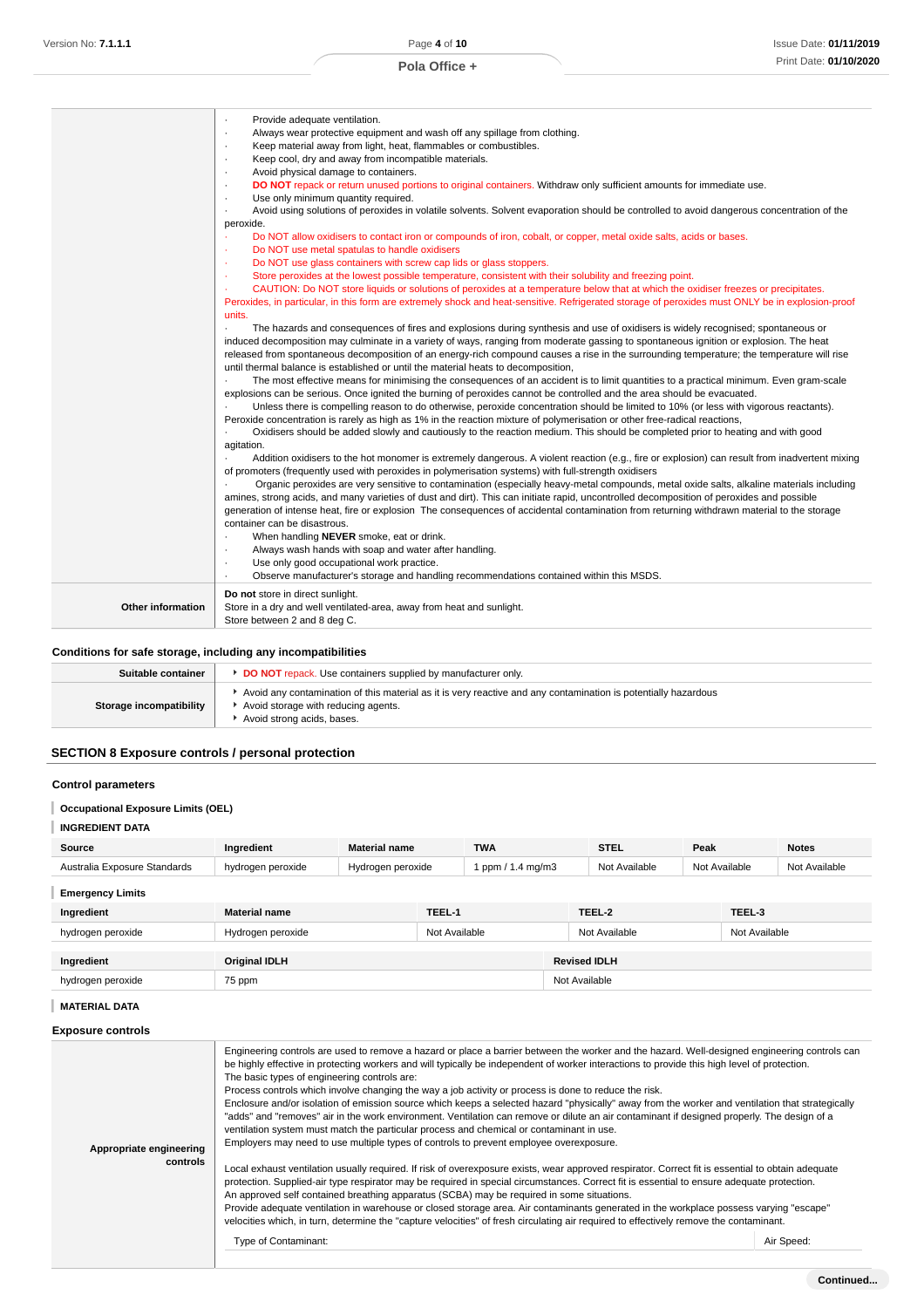|                            | solvent, vapours, degreasing etc., evaporating from tank (in still air).                                                                                                                                                                                                                                                                                                                                                                                                                                                                                                                                                                                                                                                                                                                                                                                                                                                                                                                                                 | $0.25 - 0.5$ m/s<br>(50-100 f/min.) |  |  |  |
|----------------------------|--------------------------------------------------------------------------------------------------------------------------------------------------------------------------------------------------------------------------------------------------------------------------------------------------------------------------------------------------------------------------------------------------------------------------------------------------------------------------------------------------------------------------------------------------------------------------------------------------------------------------------------------------------------------------------------------------------------------------------------------------------------------------------------------------------------------------------------------------------------------------------------------------------------------------------------------------------------------------------------------------------------------------|-------------------------------------|--|--|--|
|                            | aerosols, fumes from pouring operations, intermittent container filling, low speed conveyer transfers, welding, spray<br>drift, plating acid fumes, pickling (released at low velocity into zone of active generation)                                                                                                                                                                                                                                                                                                                                                                                                                                                                                                                                                                                                                                                                                                                                                                                                   | 0.5-1 m/s (100-200<br>f/min.)       |  |  |  |
|                            | direct spray, spray painting in shallow booths, drum filling, conveyer loading, crusher dusts, gas discharge (active<br>generation into zone of rapid air motion)                                                                                                                                                                                                                                                                                                                                                                                                                                                                                                                                                                                                                                                                                                                                                                                                                                                        | 1-2.5 m/s (200-500<br>f/min.)       |  |  |  |
|                            | grinding, abrasive blasting, tumbling, high speed wheel generated dusts (released at high initial velocity into zone of<br>very high rapid air motion).                                                                                                                                                                                                                                                                                                                                                                                                                                                                                                                                                                                                                                                                                                                                                                                                                                                                  | 2.5-10 m/s<br>(500-2000 f/min.)     |  |  |  |
|                            | Within each range the appropriate value depends on:                                                                                                                                                                                                                                                                                                                                                                                                                                                                                                                                                                                                                                                                                                                                                                                                                                                                                                                                                                      |                                     |  |  |  |
|                            | Lower end of the range                                                                                                                                                                                                                                                                                                                                                                                                                                                                                                                                                                                                                                                                                                                                                                                                                                                                                                                                                                                                   |                                     |  |  |  |
|                            | 1: Room air currents minimal or favourable to capture                                                                                                                                                                                                                                                                                                                                                                                                                                                                                                                                                                                                                                                                                                                                                                                                                                                                                                                                                                    | 1: Disturbing room air currents     |  |  |  |
|                            | 2: Contaminants of low toxicity or of nuisance value only.                                                                                                                                                                                                                                                                                                                                                                                                                                                                                                                                                                                                                                                                                                                                                                                                                                                                                                                                                               | 2: Contaminants of high toxicity    |  |  |  |
|                            | 3: Intermittent, low production.                                                                                                                                                                                                                                                                                                                                                                                                                                                                                                                                                                                                                                                                                                                                                                                                                                                                                                                                                                                         | 3: High production, heavy use       |  |  |  |
|                            | 4: Large hood or large air mass in motion                                                                                                                                                                                                                                                                                                                                                                                                                                                                                                                                                                                                                                                                                                                                                                                                                                                                                                                                                                                | 4: Small hood-local control only    |  |  |  |
|                            | Simple theory shows that air velocity falls rapidly with distance away from the opening of a simple extraction pipe. Velocity generally decreases<br>with the square of distance from the extraction point (in simple cases). Therefore the air speed at the extraction point should be adjusted,<br>accordingly, after reference to distance from the contaminating source. The air velocity at the extraction fan, for example, should be a minimum of<br>1-2 m/s (200-400 f/min) for extraction of solvents generated in a tank 2 meters distant from the extraction point. Other mechanical considerations,<br>producing performance deficits within the extraction apparatus, make it essential that theoretical air velocities are multiplied by factors of 10 or<br>more when extraction systems are installed or used.                                                                                                                                                                                           |                                     |  |  |  |
| <b>Personal protection</b> |                                                                                                                                                                                                                                                                                                                                                                                                                                                                                                                                                                                                                                                                                                                                                                                                                                                                                                                                                                                                                          |                                     |  |  |  |
| Eye and face protection    | Chemical goggles.<br>Full face shield may be required for supplementary but never for primary protection of eyes.<br>Contact lenses may pose a special hazard; soft contact lenses may absorb and concentrate irritants. A written policy document, describing<br>the wearing of lenses or restrictions on use, should be created for each workplace or task. This should include a review of lens absorption<br>and adsorption for the class of chemicals in use and an account of injury experience. Medical and first-aid personnel should be trained in<br>their removal and suitable equipment should be readily available. In the event of chemical exposure, begin eye irrigation immediately and<br>remove contact lens as soon as practicable. Lens should be removed at the first signs of eye redness or irritation - lens should be removed in<br>a clean environment only after workers have washed hands thoroughly. [CDC NIOSH Current Intelligence Bulletin 59], [AS/NZS 1336 or<br>national equivalent] |                                     |  |  |  |
| <b>Skin protection</b>     | See Hand protection below                                                                                                                                                                                                                                                                                                                                                                                                                                                                                                                                                                                                                                                                                                                                                                                                                                                                                                                                                                                                |                                     |  |  |  |
| Hands/feet protection      | ▶ Wear chemical protective gloves, e.g. PVC.<br>▶ Wear safety footwear or safety gumboots, e.g. Rubber                                                                                                                                                                                                                                                                                                                                                                                                                                                                                                                                                                                                                                                                                                                                                                                                                                                                                                                   |                                     |  |  |  |
| <b>Body protection</b>     | See Other protection below                                                                                                                                                                                                                                                                                                                                                                                                                                                                                                                                                                                                                                                                                                                                                                                                                                                                                                                                                                                               |                                     |  |  |  |
| Other protection           | • Overalls.<br>PVC Apron.<br>PVC protective suit may be required if exposure severe.<br>Eyewash unit.<br>Ensure there is ready access to a safety shower.                                                                                                                                                                                                                                                                                                                                                                                                                                                                                                                                                                                                                                                                                                                                                                                                                                                                |                                     |  |  |  |

### **Respiratory protection**

Type B Filter of sufficient capacity. (AS/NZS 1716 & 1715, EN 143:2000 & 149:2001, ANSI Z88 or national equivalent)

Where the concentration of gas/particulates in the breathing zone, approaches or exceeds the "Exposure Standard" (or ES), respiratory protection is required. Degree of protection varies with both face-piece and Class of filter; the nature of protection varies with Type of filter.

| <b>Required Minimum Protection Factor</b> | <b>Half-Face Respirator</b> | <b>Full-Face Respirator</b> |                      |
|-------------------------------------------|-----------------------------|-----------------------------|----------------------|
| up to $10 \times ES$                      | <b>B-AUS</b>                |                             | B-PAPR-AUS / Class 1 |
| up to $50 \times ES$                      |                             | B-AUS / Class 1             |                      |
| up to $100 \times ES$                     |                             | $B-2$                       | B-PAPR-2 ^           |

#### ^ - Full-face

A(All classes) = Organic vapours, B AUS or B1 = Acid gasses, B2 = Acid gas or hydrogen cyanide(HCN), B3 = Acid gas or hydrogen cyanide(HCN), E = Sulfur dioxide(SO2), G = Agricultural chemicals, K = Ammonia(NH3), Hg = Mercury, NO = Oxides of nitrogen, MB = Methyl bromide, AX = Low boiling point organic compounds(below 65 degC)

## **SECTION 9 Physical and chemical properties**

### **Information on basic physical and chemical properties**

| Appearance                             | Clear blue gel, mixes with water. |                                                   |               |
|----------------------------------------|-----------------------------------|---------------------------------------------------|---------------|
|                                        |                                   |                                                   |               |
| <b>Physical state</b>                  | Gel                               | Relative density (Water = $1$ )                   | Not Available |
| Odour                                  | Not Available                     | <b>Partition coefficient n-octanol</b><br>/ water | Not Available |
| Odour threshold                        | Not Available                     | Auto-ignition temperature (°C)                    | Not Available |
| pH (as supplied)                       | $6.5 - 8$                         | <b>Decomposition temperature</b>                  | Not Available |
| Melting point / freezing point<br>(°C) | Not Available                     | Viscosity (cSt)                                   | Not Available |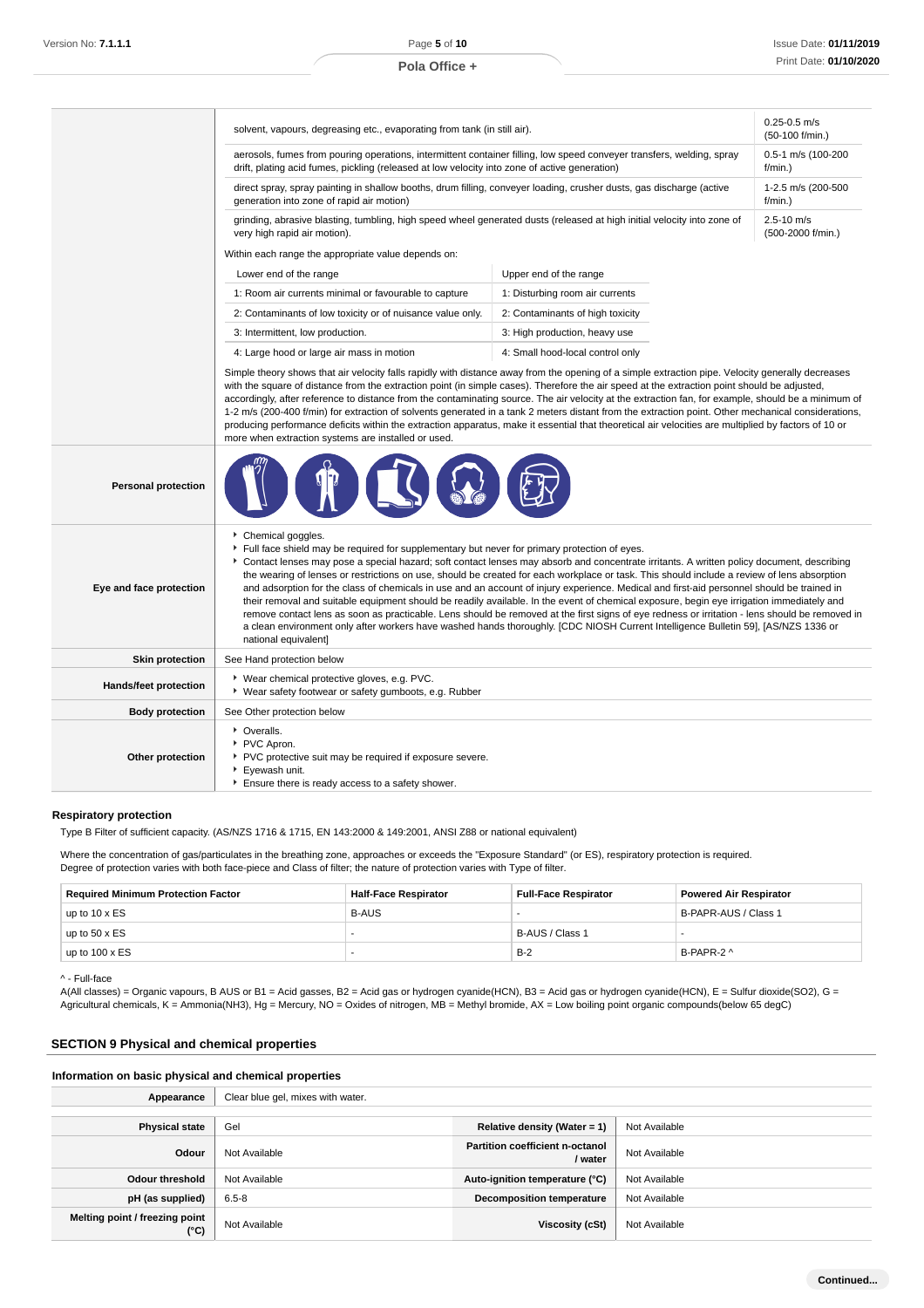## **Pola Office +**

| Initial boiling point and boiling<br>range $(^{\circ}C)$ | Not Available | Molecular weight (g/mol)               | Not Applicable |
|----------------------------------------------------------|---------------|----------------------------------------|----------------|
| Flash point $(°C)$                                       | Not Available | <b>Taste</b>                           | Not Available  |
| <b>Evaporation rate</b>                                  | Not Available | <b>Explosive properties</b>            | Not Available  |
| Flammability                                             | Not Available | <b>Oxidising properties</b>            | Not Available  |
| Upper Explosive Limit (%)                                | Not Available | Surface Tension (dyn/cm or<br>$mN/m$ ) | Not Available  |
| Lower Explosive Limit (%)                                | Not Available | <b>Volatile Component (%vol)</b>       | Not Available  |
| Vapour pressure (kPa)                                    | Not Available | Gas group                              | Not Available  |
| Solubility in water                                      | Miscible      | pH as a solution (1%)                  | Not Available  |
| Vapour density (Air = 1)                                 | Not Available | VOC g/L                                | Not Available  |

## **SECTION 10 Stability and reactivity**

| <b>Reactivity</b>                          | See section 7                                                                                                                                                                                                                                                                                                                               |
|--------------------------------------------|---------------------------------------------------------------------------------------------------------------------------------------------------------------------------------------------------------------------------------------------------------------------------------------------------------------------------------------------|
| <b>Chemical stability</b>                  | • Unstable in the presence of incompatible materials.<br>Product is considered stable under normal handling conditions.<br>▶ Prolonged exposure to heat.<br>Hazardous polymerisation will not occur.<br>Solutions of hydrogen peroxide slowly decompose, releasing oxygen, and so are often stabilised by the addition of acetanilide, etc. |
| Possibility of hazardous<br>reactions      | See section 7                                                                                                                                                                                                                                                                                                                               |
| <b>Conditions to avoid</b>                 | See section 7                                                                                                                                                                                                                                                                                                                               |
| Incompatible materials                     | See section 7                                                                                                                                                                                                                                                                                                                               |
| <b>Hazardous decomposition</b><br>products | See section 5                                                                                                                                                                                                                                                                                                                               |

## **SECTION 11 Toxicological information**

### **Information on toxicological effects**

| <b>Inhaled</b>      | Evidence shows, or practical experience predicts, that the material produces irritation of the respiratory system, in a substantial number of<br>individuals, following inhalation. In contrast to most organs, the lung is able to respond to a chemical insult by first removing or neutralising the<br>irritant and then repairing the damage. The repair process, which initially evolved to protect mammalian lungs from foreign matter and antigens,<br>may however, produce further lung damage resulting in the impairment of gas exchange, the primary function of the lungs. Respiratory tract<br>irritation often results in an inflammatory response involving the recruitment and activation of many cell types, mainly derived from the vascular<br>system.<br>Inhalation of vapours or aerosols (mists, fumes), generated by the material during the course of normal handling, may be damaging to the health<br>of the individual.                                                                                                                                                                                                                                                                                                                                                                                                                                                                           |                                    |
|---------------------|------------------------------------------------------------------------------------------------------------------------------------------------------------------------------------------------------------------------------------------------------------------------------------------------------------------------------------------------------------------------------------------------------------------------------------------------------------------------------------------------------------------------------------------------------------------------------------------------------------------------------------------------------------------------------------------------------------------------------------------------------------------------------------------------------------------------------------------------------------------------------------------------------------------------------------------------------------------------------------------------------------------------------------------------------------------------------------------------------------------------------------------------------------------------------------------------------------------------------------------------------------------------------------------------------------------------------------------------------------------------------------------------------------------------------|------------------------------------|
| Ingestion           | Accidental ingestion of the material may be harmful; animal experiments indicate that ingestion of less than 150 gram may be fatal or may<br>produce serious damage to the health of the individual.                                                                                                                                                                                                                                                                                                                                                                                                                                                                                                                                                                                                                                                                                                                                                                                                                                                                                                                                                                                                                                                                                                                                                                                                                         |                                    |
| <b>Skin Contact</b> | Evidence exists, or practical experience predicts, that the material either produces inflammation of the skin in a substantial number of individuals<br>following direct contact, and/or produces significant inflammation when applied to the healthy intact skin of animals, for up to four hours, such<br>inflammation being present twenty-four hours or more after the end of the exposure period. Skin irritation may also be present after prolonged or<br>repeated exposure; this may result in a form of contact dermatitis (nonallergic). The dermatitis is often characterised by skin redness (erythema)<br>and swelling (oedema) which may progress to blistering (vesiculation), scaling and thickening of the epidermis. At the microscopic level there<br>may be intercellular oedema of the spongy layer of the skin (spongiosis) and intracellular oedema of the epidermis.<br>The material may accentuate any pre-existing dermatitis condition<br>Skin contact will result in rapid drying, bleaching, leading to chemical burns on prolonged contact<br>Open cuts, abraded or irritated skin should not be exposed to this material<br>Entry into the blood-stream through, for example, cuts, abrasions, puncture wounds or lesions, may produce systemic injury with harmful effects.<br>Examine the skin prior to the use of the material and ensure that any external damage is suitably protected. |                                    |
| Eye                 | When applied to the eye(s) of animals, the material produces severe ocular lesions which are present twenty-four hours or more after instillation.                                                                                                                                                                                                                                                                                                                                                                                                                                                                                                                                                                                                                                                                                                                                                                                                                                                                                                                                                                                                                                                                                                                                                                                                                                                                           |                                    |
| <b>Chronic</b>      | Long-term exposure to respiratory irritants may result in disease of the airways involving difficult breathing and related systemic problems.<br>Limited evidence suggests that repeated or long-term occupational exposure may produce cumulative health effects involving organs or<br>biochemical systems.                                                                                                                                                                                                                                                                                                                                                                                                                                                                                                                                                                                                                                                                                                                                                                                                                                                                                                                                                                                                                                                                                                                |                                    |
|                     |                                                                                                                                                                                                                                                                                                                                                                                                                                                                                                                                                                                                                                                                                                                                                                                                                                                                                                                                                                                                                                                                                                                                                                                                                                                                                                                                                                                                                              |                                    |
| Pola Office +       | <b>TOXICITY</b><br>Not Available                                                                                                                                                                                                                                                                                                                                                                                                                                                                                                                                                                                                                                                                                                                                                                                                                                                                                                                                                                                                                                                                                                                                                                                                                                                                                                                                                                                             | <b>IRRITATION</b><br>Not Available |
|                     |                                                                                                                                                                                                                                                                                                                                                                                                                                                                                                                                                                                                                                                                                                                                                                                                                                                                                                                                                                                                                                                                                                                                                                                                                                                                                                                                                                                                                              |                                    |
|                     | <b>TOXICITY</b>                                                                                                                                                                                                                                                                                                                                                                                                                                                                                                                                                                                                                                                                                                                                                                                                                                                                                                                                                                                                                                                                                                                                                                                                                                                                                                                                                                                                              | <b>IRRITATION</b>                  |
|                     | 50 mg/kg[2]                                                                                                                                                                                                                                                                                                                                                                                                                                                                                                                                                                                                                                                                                                                                                                                                                                                                                                                                                                                                                                                                                                                                                                                                                                                                                                                                                                                                                  | Not Available                      |
|                     | 500 mg/kg <sup>[2]</sup>                                                                                                                                                                                                                                                                                                                                                                                                                                                                                                                                                                                                                                                                                                                                                                                                                                                                                                                                                                                                                                                                                                                                                                                                                                                                                                                                                                                                     |                                    |
|                     | Dermal (rabbit) LD50: 4060 mg/kg <sup>[2]</sup>                                                                                                                                                                                                                                                                                                                                                                                                                                                                                                                                                                                                                                                                                                                                                                                                                                                                                                                                                                                                                                                                                                                                                                                                                                                                                                                                                                              |                                    |
| hydrogen peroxide   | Inhalation (rat) LC50: 2 mg/l/4H[2]                                                                                                                                                                                                                                                                                                                                                                                                                                                                                                                                                                                                                                                                                                                                                                                                                                                                                                                                                                                                                                                                                                                                                                                                                                                                                                                                                                                          |                                    |
|                     | Oral (rat) LD50: =1193-1270 mg/kg <sup>[2]</sup>                                                                                                                                                                                                                                                                                                                                                                                                                                                                                                                                                                                                                                                                                                                                                                                                                                                                                                                                                                                                                                                                                                                                                                                                                                                                                                                                                                             |                                    |
|                     | Oral (rat) LD50: >225 mg/kg[2]                                                                                                                                                                                                                                                                                                                                                                                                                                                                                                                                                                                                                                                                                                                                                                                                                                                                                                                                                                                                                                                                                                                                                                                                                                                                                                                                                                                               |                                    |
|                     | Oral (rat) LD50: >5000 mg/kg <sup>[2]</sup>                                                                                                                                                                                                                                                                                                                                                                                                                                                                                                                                                                                                                                                                                                                                                                                                                                                                                                                                                                                                                                                                                                                                                                                                                                                                                                                                                                                  |                                    |
|                     | Oral (rat) LD50: 1270 mg/kg[1]                                                                                                                                                                                                                                                                                                                                                                                                                                                                                                                                                                                                                                                                                                                                                                                                                                                                                                                                                                                                                                                                                                                                                                                                                                                                                                                                                                                               |                                    |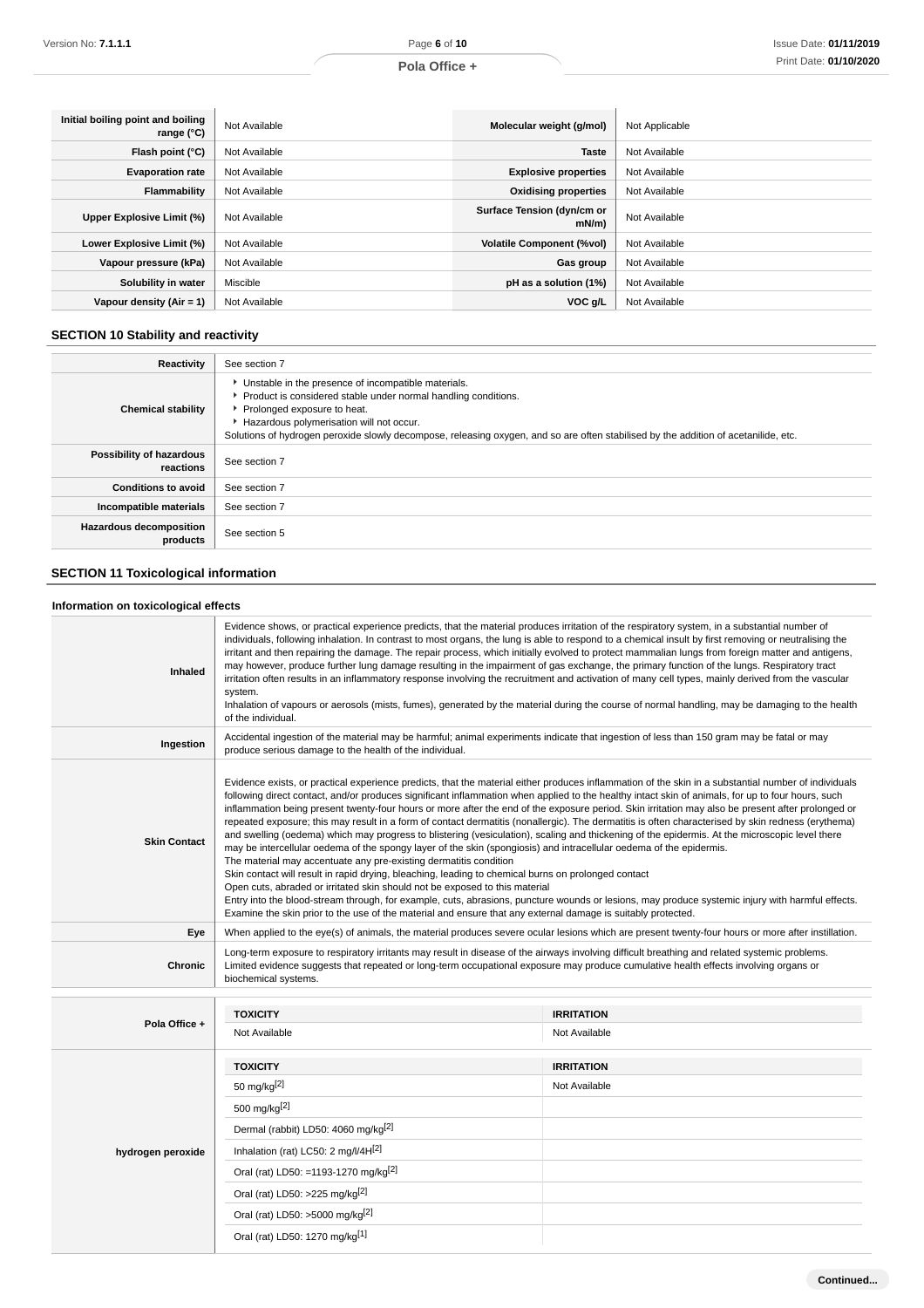| Legend:                                     | 1. Value obtained from Europe ECHA Registered Substances - Acute toxicity 2.* Value obtained from manufacturer's SDS. Unless otherwise<br>specified data extracted from RTECS - Register of Toxic Effect of chemical Substances                                                                                                                                                                                                                                                                                                                                                                                                                                                                                                                                                                                                                                                                                                                                                                                                                                                                                                                                                                                                                                                                                                                                                                                                                                                                                                                                                                                                                                                                                                                                                                                                                                                                                                                                                                                                                                                                                                                                                                                                                                                                                                                                                                                                                                                                                                                                                                                                                                                                                                                                                                                                                                                                                                                                                                                                                                                                                                                                                                                                                                                                                                                                                                                                                                                                                                                                                                                                                                                                                                                                                                                                                                                                                                                                                                                                                                                                                                                                                                                                                                                                                                                                                                                                                                                                                                                                                                                                                                                                                                                                                                                                                                      |                                 |                                                                                                                                                                                                                                                                                                                                                                                                                                                                                                                                                                                        |
|---------------------------------------------|----------------------------------------------------------------------------------------------------------------------------------------------------------------------------------------------------------------------------------------------------------------------------------------------------------------------------------------------------------------------------------------------------------------------------------------------------------------------------------------------------------------------------------------------------------------------------------------------------------------------------------------------------------------------------------------------------------------------------------------------------------------------------------------------------------------------------------------------------------------------------------------------------------------------------------------------------------------------------------------------------------------------------------------------------------------------------------------------------------------------------------------------------------------------------------------------------------------------------------------------------------------------------------------------------------------------------------------------------------------------------------------------------------------------------------------------------------------------------------------------------------------------------------------------------------------------------------------------------------------------------------------------------------------------------------------------------------------------------------------------------------------------------------------------------------------------------------------------------------------------------------------------------------------------------------------------------------------------------------------------------------------------------------------------------------------------------------------------------------------------------------------------------------------------------------------------------------------------------------------------------------------------------------------------------------------------------------------------------------------------------------------------------------------------------------------------------------------------------------------------------------------------------------------------------------------------------------------------------------------------------------------------------------------------------------------------------------------------------------------------------------------------------------------------------------------------------------------------------------------------------------------------------------------------------------------------------------------------------------------------------------------------------------------------------------------------------------------------------------------------------------------------------------------------------------------------------------------------------------------------------------------------------------------------------------------------------------------------------------------------------------------------------------------------------------------------------------------------------------------------------------------------------------------------------------------------------------------------------------------------------------------------------------------------------------------------------------------------------------------------------------------------------------------------------------------------------------------------------------------------------------------------------------------------------------------------------------------------------------------------------------------------------------------------------------------------------------------------------------------------------------------------------------------------------------------------------------------------------------------------------------------------------------------------------------------------------------------------------------------------------------------------------------------------------------------------------------------------------------------------------------------------------------------------------------------------------------------------------------------------------------------------------------------------------------------------------------------------------------------------------------------------------------------------------------------------------------------------------------------------|---------------------------------|----------------------------------------------------------------------------------------------------------------------------------------------------------------------------------------------------------------------------------------------------------------------------------------------------------------------------------------------------------------------------------------------------------------------------------------------------------------------------------------------------------------------------------------------------------------------------------------|
|                                             |                                                                                                                                                                                                                                                                                                                                                                                                                                                                                                                                                                                                                                                                                                                                                                                                                                                                                                                                                                                                                                                                                                                                                                                                                                                                                                                                                                                                                                                                                                                                                                                                                                                                                                                                                                                                                                                                                                                                                                                                                                                                                                                                                                                                                                                                                                                                                                                                                                                                                                                                                                                                                                                                                                                                                                                                                                                                                                                                                                                                                                                                                                                                                                                                                                                                                                                                                                                                                                                                                                                                                                                                                                                                                                                                                                                                                                                                                                                                                                                                                                                                                                                                                                                                                                                                                                                                                                                                                                                                                                                                                                                                                                                                                                                                                                                                                                                                      |                                 |                                                                                                                                                                                                                                                                                                                                                                                                                                                                                                                                                                                        |
| <b>HYDROGEN PEROXIDE</b>                    | No significant acute toxicological data identified in literature search.<br>Asthma-like symptoms may continue for months or even years after exposure to the material ceases. This may be due to a non-allergenic<br>condition known as reactive airways dysfunction syndrome (RADS) which can occur following exposure to high levels of highly irritating<br>compound. Key criteria for the diagnosis of RADS include the absence of preceding respiratory disease, in a non-atopic individual, with abrupt<br>onset of persistent asthma-like symptoms within minutes to hours of a documented exposure to the irritant. A reversible airflow pattern, on<br>spirometry, with the presence of moderate to severe bronchial hyperreactivity on methacholine challenge testing and the lack of minimal<br>lymphocytic inflammation, without eosinophilia, have also been included in the criteria for diagnosis of RADS. RADS (or asthma) following an<br>irritating inhalation is an infrequent disorder with rates related to the concentration of and duration of exposure to the irritating substance.<br>Industrial bronchitis, on the other hand, is a disorder that occurs as result of exposure due to high concentrations of irritating substance (often<br>particulate in nature) and is completely reversible after exposure ceases. The disorder is characterised by dyspnea, cough and mucus<br>production.<br>For hydrogen peroxide:<br>Hazard increases with peroxide concentration, high concentrations contain an additive stabiliser.<br><b>Pharmacokinetics</b><br>Hydrogen peroxide is a normal product of metabolism. It is readily decomposed by catalase in normal cells. In experimental animals exposed to<br>hydrogen peroxide, target organs affected include the lungs, intestine, thymus, liver, and kidney, suggesting its distribution to those sites.<br>Hydrogen peroxide has been detected in breath.<br>poor penetrability.<br>Distribution Hydrogen peroxide is produced metabolically in intact cells and tissues. It is formed by reduction of oxygen either directly in a<br>peroxide.<br>▶ Hydrogen peroxide has been detected in serum and in intact liver. based on the results of toxicity studies, the lungs, intestine, thymus, liver,<br>and emphysematous. Following intraperitoneal injection of hydrogen peroxide in mice, pyknotic nuclei were induced in the intestine and<br>thymus (IARC 1985). Degeneration of hepatic and renal tubular epithelial tissue was observed following oral administration of hydrogen<br>peroxide to mice.<br>▶ Metabolism Glutathione peroxidase, responsible for decomposing hydrogen peroxide, is present in normal human tissues (IARC 1985).<br>water.<br>Excretion Hydrogen peroxide has been detected in human breath at levels ranging from 1.0+/-.5 g/L to 0.34+/-0.17 g/L.<br>Carcinogenicity<br>Gastric and duodenal lesions including adenomas, carcinomas, and adenocarcinomas have been observed in mice treated orally with hydrogen<br>peroxide. Marked strain differences in the incidence of tumors have been observed. Papilloma development has been observed in mice treated<br>by dermal application.<br>Genotoxicity<br>Hydrogen peroxide induced DNA damage, sister chromatid exchanges and chromosomal aberrations in mammalian cells in vitro. Hydrogen<br>peroxide induced DNA damage in bacteria (E. coli), and was mutagenic to bacteria (Salmonella typhimurium) and the fungi, Neurospora<br>crassa and Aspergillis chevallieri, but not to Streptomyces griseoflavus. It was not mutagenic to Drosophila melanogaster or to mammalian<br>cells in vitro.<br><b>Developmental Toxicity</b><br>Malformations have been observed in chicken embryos treated with hydrogen peroxide, but experiments with mice and rats have been negative.<br>Female rats that received 0.45% hydrogen peroxide (equivalent to approximately 630 mg/kg/day)7 as the sole drinking fluid for five weeks<br>produced normal litters when mated with untreated males.<br>Doses of 1.4 to 11 mol/egg hydrogen peroxide (purity 30%) dissolved in water were injected into the airspace of groups of 20-30 white leghorn<br>chicken eggs on day 3 of incubation.<br>Embryos were examined on day 14. The incidence of embryonic deaths and malformations was dose-related and detected at doses of 2.8<br>mol/egg and above. The combined ED50 was 2.7 mol/egg.<br><b>Reproductive Toxicity</b><br>A 1% solution of hydrogen peroxide (equivalent to 1900 mg/kg/day) given as the sole drinking fluid to three-month-old male mice for 7-28 days<br>did not cause infertility.<br>The substance is classified by IARC as Group 3:<br>NOT classifiable as to its carcinogenicity to humans.<br>Evidence of carcinogenicity may be inadequate or limited in animal testing. |                                 | Absorption: Hydrogen peroxide is decomposed in the bowel before absorption. When applied to tissue, solutions of hydrogen peroxide have<br>two-electron transfer reaction, often catalysed by flavoproteins, or by an initial one-electron step to O2 followed by dismutation to hydrogen<br>and kidney may be distribution sites. In rabbits and cats that died after intravenous administration of hydrogen peroxide, the lungs were pale<br>When hydrogen peroxide comes in contact with catalase, an enzyme found in blood and most tissues, it rapidly decomposes into oxygen and |
|                                             |                                                                                                                                                                                                                                                                                                                                                                                                                                                                                                                                                                                                                                                                                                                                                                                                                                                                                                                                                                                                                                                                                                                                                                                                                                                                                                                                                                                                                                                                                                                                                                                                                                                                                                                                                                                                                                                                                                                                                                                                                                                                                                                                                                                                                                                                                                                                                                                                                                                                                                                                                                                                                                                                                                                                                                                                                                                                                                                                                                                                                                                                                                                                                                                                                                                                                                                                                                                                                                                                                                                                                                                                                                                                                                                                                                                                                                                                                                                                                                                                                                                                                                                                                                                                                                                                                                                                                                                                                                                                                                                                                                                                                                                                                                                                                                                                                                                                      |                                 |                                                                                                                                                                                                                                                                                                                                                                                                                                                                                                                                                                                        |
| <b>Acute Toxicity</b>                       | ✔                                                                                                                                                                                                                                                                                                                                                                                                                                                                                                                                                                                                                                                                                                                                                                                                                                                                                                                                                                                                                                                                                                                                                                                                                                                                                                                                                                                                                                                                                                                                                                                                                                                                                                                                                                                                                                                                                                                                                                                                                                                                                                                                                                                                                                                                                                                                                                                                                                                                                                                                                                                                                                                                                                                                                                                                                                                                                                                                                                                                                                                                                                                                                                                                                                                                                                                                                                                                                                                                                                                                                                                                                                                                                                                                                                                                                                                                                                                                                                                                                                                                                                                                                                                                                                                                                                                                                                                                                                                                                                                                                                                                                                                                                                                                                                                                                                                                    | Carcinogenicity                 | ×                                                                                                                                                                                                                                                                                                                                                                                                                                                                                                                                                                                      |
| <b>Skin Irritation/Corrosion</b>            | ✔                                                                                                                                                                                                                                                                                                                                                                                                                                                                                                                                                                                                                                                                                                                                                                                                                                                                                                                                                                                                                                                                                                                                                                                                                                                                                                                                                                                                                                                                                                                                                                                                                                                                                                                                                                                                                                                                                                                                                                                                                                                                                                                                                                                                                                                                                                                                                                                                                                                                                                                                                                                                                                                                                                                                                                                                                                                                                                                                                                                                                                                                                                                                                                                                                                                                                                                                                                                                                                                                                                                                                                                                                                                                                                                                                                                                                                                                                                                                                                                                                                                                                                                                                                                                                                                                                                                                                                                                                                                                                                                                                                                                                                                                                                                                                                                                                                                                    | Reproductivity                  | ×                                                                                                                                                                                                                                                                                                                                                                                                                                                                                                                                                                                      |
| <b>Serious Eye Damage/Irritation</b>        | ✔                                                                                                                                                                                                                                                                                                                                                                                                                                                                                                                                                                                                                                                                                                                                                                                                                                                                                                                                                                                                                                                                                                                                                                                                                                                                                                                                                                                                                                                                                                                                                                                                                                                                                                                                                                                                                                                                                                                                                                                                                                                                                                                                                                                                                                                                                                                                                                                                                                                                                                                                                                                                                                                                                                                                                                                                                                                                                                                                                                                                                                                                                                                                                                                                                                                                                                                                                                                                                                                                                                                                                                                                                                                                                                                                                                                                                                                                                                                                                                                                                                                                                                                                                                                                                                                                                                                                                                                                                                                                                                                                                                                                                                                                                                                                                                                                                                                                    | <b>STOT - Single Exposure</b>   | ✔                                                                                                                                                                                                                                                                                                                                                                                                                                                                                                                                                                                      |
| <b>Respiratory or Skin</b><br>sensitisation | ×                                                                                                                                                                                                                                                                                                                                                                                                                                                                                                                                                                                                                                                                                                                                                                                                                                                                                                                                                                                                                                                                                                                                                                                                                                                                                                                                                                                                                                                                                                                                                                                                                                                                                                                                                                                                                                                                                                                                                                                                                                                                                                                                                                                                                                                                                                                                                                                                                                                                                                                                                                                                                                                                                                                                                                                                                                                                                                                                                                                                                                                                                                                                                                                                                                                                                                                                                                                                                                                                                                                                                                                                                                                                                                                                                                                                                                                                                                                                                                                                                                                                                                                                                                                                                                                                                                                                                                                                                                                                                                                                                                                                                                                                                                                                                                                                                                                                    | <b>STOT - Repeated Exposure</b> | ×                                                                                                                                                                                                                                                                                                                                                                                                                                                                                                                                                                                      |
| <b>Mutagenicity</b>                         | ×                                                                                                                                                                                                                                                                                                                                                                                                                                                                                                                                                                                                                                                                                                                                                                                                                                                                                                                                                                                                                                                                                                                                                                                                                                                                                                                                                                                                                                                                                                                                                                                                                                                                                                                                                                                                                                                                                                                                                                                                                                                                                                                                                                                                                                                                                                                                                                                                                                                                                                                                                                                                                                                                                                                                                                                                                                                                                                                                                                                                                                                                                                                                                                                                                                                                                                                                                                                                                                                                                                                                                                                                                                                                                                                                                                                                                                                                                                                                                                                                                                                                                                                                                                                                                                                                                                                                                                                                                                                                                                                                                                                                                                                                                                                                                                                                                                                                    | <b>Aspiration Hazard</b>        | ×                                                                                                                                                                                                                                                                                                                                                                                                                                                                                                                                                                                      |

#### **Legend:**  $\mathbf{X}$  – Data either not available or does not fill the criteria for classification – Data available to make classification

## **SECTION 12 Ecological information**

## **Toxicity**

|                   | Endpoint         | <b>Test Duration (hr)</b> | <b>Species</b>                | Value            | Source           |
|-------------------|------------------|---------------------------|-------------------------------|------------------|------------------|
| Pola Office +     | Not<br>Available | Not Available             | Not Available                 | Not<br>Available | Not<br>Available |
|                   | Endpoint         | <b>Test Duration (hr)</b> | <b>Species</b>                | Value            | Source           |
|                   | <b>LC50</b>      | 96                        | Fish                          | 16.4mg/L         | 2                |
| hydrogen peroxide | EC50             | 48                        | Crustacea                     | 2mg/L            | 2                |
|                   | <b>EC50</b>      | 72                        | Algae or other aquatic plants | $0.85$ mg/L      | 2                |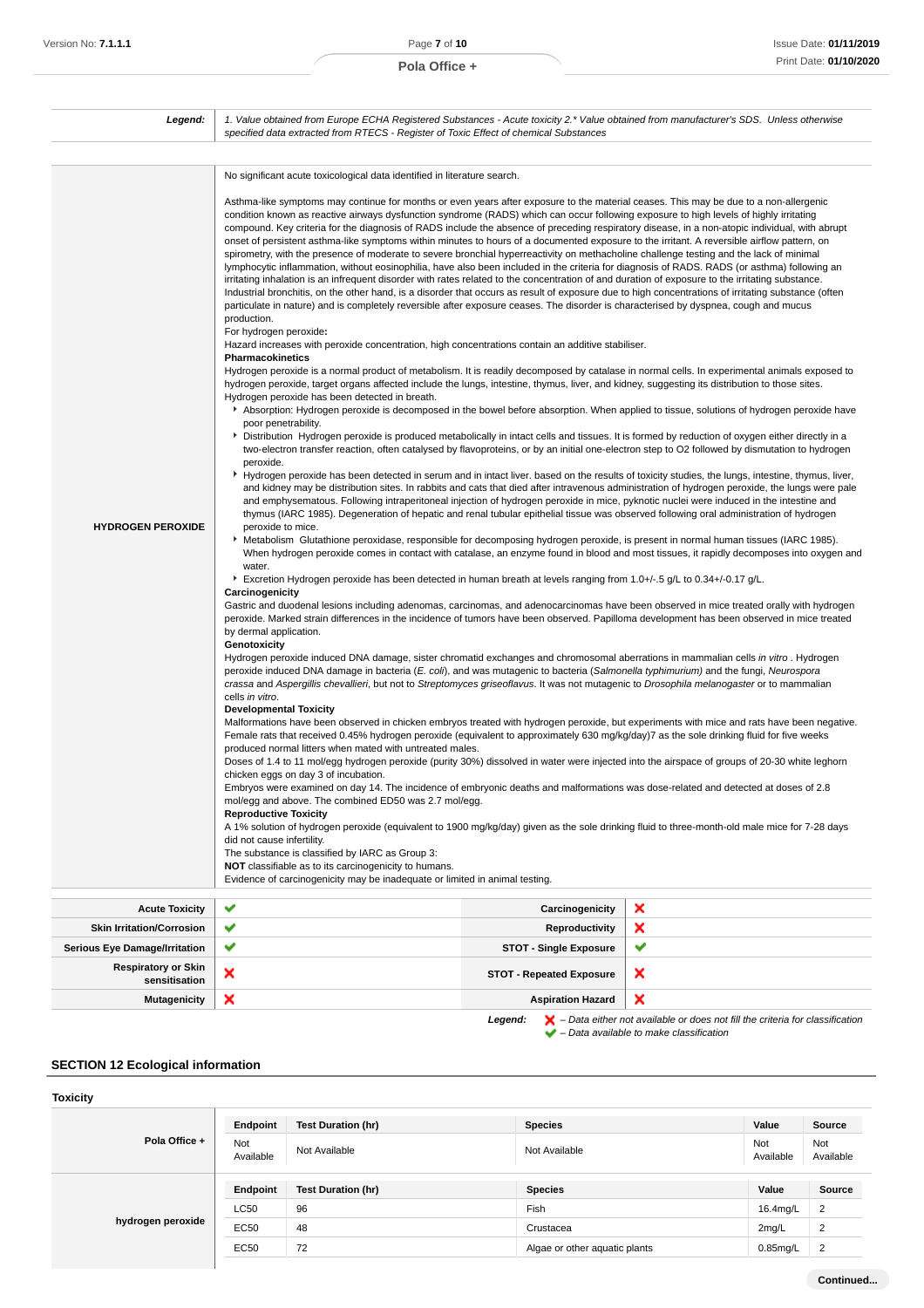|         | NOEC | Algae or other aquatic plants                                                                                                                 | $=0.1$ mg/L 1 |
|---------|------|-----------------------------------------------------------------------------------------------------------------------------------------------|---------------|
|         |      |                                                                                                                                               |               |
| Leaend: |      | Extracted from 1. IUCLID Toxicity Data 2. Europe ECHA Registered Substances - Ecotoxicological Information - Aquatic Toxicity 3. EPIWIN Suite |               |
|         |      | V3.12 (QSAR) - Aquatic Toxicity Data (Estimated) 4. US EPA, Ecotox database - Aquatic Toxicity Data 5. ECETOC Aquatic Hazard Assessment       |               |
|         |      | Data 6. NITE (Japan) - Bioconcentration Data 7. METI (Japan) - Bioconcentration Data 8. Vendor Data                                           |               |

## **DO NOT** discharge into sewer or waterways.

## **Persistence and degradability**

| Ingredient                       | Persistence: Water/Soil | Persistence: Air |
|----------------------------------|-------------------------|------------------|
| hydrogen peroxide                | LOW                     | LOW              |
| <b>Bioaccumulative potential</b> |                         |                  |
| Ingredient                       | <b>Bioaccumulation</b>  |                  |

| Mobility in soil  |                      |
|-------------------|----------------------|
| Ingredient        | <b>Mobility</b>      |
| hydrogen peroxide | LOW ( $KOC = 14.3$ ) |

## **SECTION 13 Disposal considerations**

hydrogen peroxide LOW (LogKOW = -1.571)

| Waste treatment methods      |                                                                                                                                                                                                                                                                                                                                                                                                                                                          |
|------------------------------|----------------------------------------------------------------------------------------------------------------------------------------------------------------------------------------------------------------------------------------------------------------------------------------------------------------------------------------------------------------------------------------------------------------------------------------------------------|
| Product / Packaging disposal | <b>DO NOT</b> allow wash water from cleaning or process equipment to enter drains.<br>It may be necessary to collect all wash water for treatment before disposal.<br>In all cases disposal to sewer may be subject to local laws and regulations and these should be considered first.<br>▶ Where in doubt contact the responsible authority.<br>Consult State Land Waste Management Authority for disposal.<br>Bury residue in an authorised landfill. |

## **SECTION 14 Transport information**

## **Labels Required**

| Marine Pollutant   NO |    |
|-----------------------|----|
| <b>HAZCHEM</b>        | 2P |

## **Land transport (ADG)**

| <b>UN number</b>             | 2014                                                                                                                         |
|------------------------------|------------------------------------------------------------------------------------------------------------------------------|
| UN proper shipping name      | HYDROGEN PEROXIDE, AQUEOUS SOLUTION with not less than 20% but not more than 60% hydrogen peroxide (stabilised as necessary) |
| Transport hazard class(es)   | Class<br>5.1<br>Subrisk<br>8                                                                                                 |
| Packing group                | н                                                                                                                            |
| <b>Environmental hazard</b>  | Not Applicable                                                                                                               |
| Special precautions for user | Special provisions<br>Not Applicable<br>Limited quantity<br>1 <sub>L</sub>                                                   |

## **Air transport (ICAO-IATA / DGR)**

| <b>UN number</b>             | 2014                                                             |                                                                                               |                                                                                                                                        |
|------------------------------|------------------------------------------------------------------|-----------------------------------------------------------------------------------------------|----------------------------------------------------------------------------------------------------------------------------------------|
| UN proper shipping name      |                                                                  | aqueous solution with 20% or more but 40% or less hydrogen peroxide (stabilized as necessary) | Hydrogen peroxide, aqueous solution with more than 40% but 60% or less hydrogen peroxide (stabilized as necessary); Hydrogen peroxide, |
| Transport hazard class(es)   | <b>ICAO/IATA Class</b><br>ICAO / IATA Subrisk<br><b>ERG Code</b> | 5.1<br>8<br>5C                                                                                |                                                                                                                                        |
| <b>Packing group</b>         | $\mathbf{II}$                                                    |                                                                                               |                                                                                                                                        |
| <b>Environmental hazard</b>  | Not Applicable                                                   |                                                                                               |                                                                                                                                        |
| Special precautions for user | Special provisions<br>Cargo Only Packing Instructions            |                                                                                               | A2 A75<br>554; Forbidden                                                                                                               |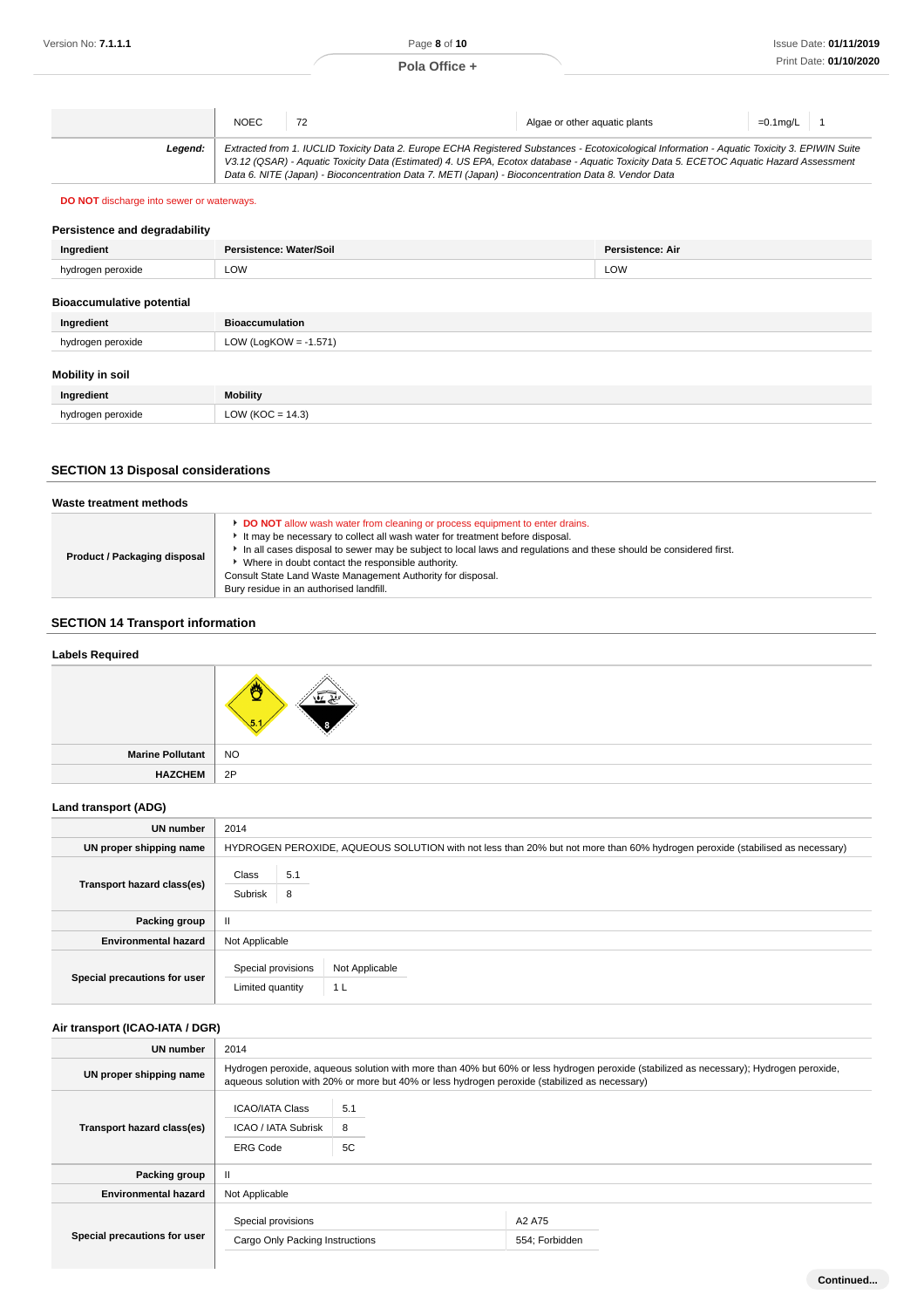## **Pola Office +**

| Cargo Only Maximum Qty / Pack                             | 5 L; Forbidden   |
|-----------------------------------------------------------|------------------|
| Passenger and Cargo Packing Instructions                  | 550; Forbidden   |
| Passenger and Cargo Maximum Qty / Pack                    | L: Forbidden     |
| Passenger and Cargo Limited Quantity Packing Instructions | Y540: Forbidden  |
| Passenger and Cargo Limited Maximum Qty / Pack            | 0.5 L: Forbidden |

### **Sea transport (IMDG-Code / GGVSee)**

| UN number                    | 2014                                                                                                                         |                                                 |  |
|------------------------------|------------------------------------------------------------------------------------------------------------------------------|-------------------------------------------------|--|
| UN proper shipping name      | HYDROGEN PEROXIDE, AQUEOUS SOLUTION with not less than 20% but not more than 60% hydrogen peroxide (stabilized as necessary) |                                                 |  |
| Transport hazard class(es)   | <b>IMDG Class</b><br><b>IMDG Subrisk</b>                                                                                     | 5.1<br>8                                        |  |
| Packing group                | Ш                                                                                                                            |                                                 |  |
| <b>Environmental hazard</b>  | Not Applicable                                                                                                               |                                                 |  |
| Special precautions for user | <b>EMS Number</b><br>Special provisions<br><b>Limited Quantities</b>                                                         | $F-H$ , S-Q<br>Not Applicable<br>1 <sub>L</sub> |  |

### **Transport in bulk according to Annex II of MARPOL and the IBC code**

Not Applicable

If packed as Chemical kits the following classification may be considered if all ICAO/IATA transport requirements are met: Chemical Kit UN3316 - Class 9, SP A44 & A163.

### **SECTION 15 Regulatory information**

## **Safety, health and environmental regulations / legislation specific for the substance or mixture**

### **hydrogen peroxide is found on the following regulatory lists**

| Australia Hazardous Chemical Information System (HCIS) - Hazardous Chemicals     | Australia Standard for the Uniform Scheduling of Medicines and Poisons (SUSMP) -   |  |
|----------------------------------------------------------------------------------|------------------------------------------------------------------------------------|--|
| Australia Standard for the Uniform Scheduling of Medicines and Poisons (SUSMP) - | Schedule 6                                                                         |  |
| Schedule 10 / Appendix C                                                         | Australian Inventory of Industrial Chemicals (AIIC)                                |  |
| Australia Standard for the Uniform Scheduling of Medicines and Poisons (SUSMP) - | International Agency for Research on Cancer (IARC) - Agents Classified by the IARC |  |
| Schedule 5                                                                       | Monographs                                                                         |  |

## **National Inventory Status**

| <b>National Inventory</b>      | <b>Status</b>                                                                                                                                                                                            |  |  |  |
|--------------------------------|----------------------------------------------------------------------------------------------------------------------------------------------------------------------------------------------------------|--|--|--|
| Australia - AIIC               | Yes                                                                                                                                                                                                      |  |  |  |
| Australia - Non-Industrial Use | No (hydrogen peroxide)                                                                                                                                                                                   |  |  |  |
| Canada - DSL                   | Yes                                                                                                                                                                                                      |  |  |  |
| Canada - NDSL                  | No (hydrogen peroxide)                                                                                                                                                                                   |  |  |  |
| China - IECSC                  | Yes                                                                                                                                                                                                      |  |  |  |
| Europe - EINEC / ELINCS / NLP  | Yes                                                                                                                                                                                                      |  |  |  |
| Japan - ENCS                   | Yes                                                                                                                                                                                                      |  |  |  |
| Korea - KECI                   | Yes                                                                                                                                                                                                      |  |  |  |
| New Zealand - NZIoC            | Yes                                                                                                                                                                                                      |  |  |  |
| Philippines - PICCS            | Yes                                                                                                                                                                                                      |  |  |  |
| USA - TSCA                     | Yes                                                                                                                                                                                                      |  |  |  |
| Taiwan - TCSI                  | Yes                                                                                                                                                                                                      |  |  |  |
| Mexico - INSQ                  | Yes                                                                                                                                                                                                      |  |  |  |
| Vietnam - NCI                  | Yes                                                                                                                                                                                                      |  |  |  |
| Russia - ARIPS                 | Yes                                                                                                                                                                                                      |  |  |  |
| Legend:                        | Yes = All CAS declared ingredients are on the inventory<br>No = One or more of the CAS listed ingredients are not on the inventory and are not exempt from listing(see specific ingredients in brackets) |  |  |  |

## **SECTION 16 Other information**

| .   | O1                   |
|-----|----------------------|
| ato | - 171                |
| ан  | na.<br>י∩י<br>◡<br>. |

## **SDS Version Summary**

| Version | <b>Issue Date</b> | <b>Sections Updated</b>                                                        |
|---------|-------------------|--------------------------------------------------------------------------------|
| 6.1.1.1 | 18/05/2017        | Ingredients, Physical Properties                                               |
| 7.1.1.1 | 01/11/2019        | One-off system update. NOTE: This may or may not change the GHS classification |